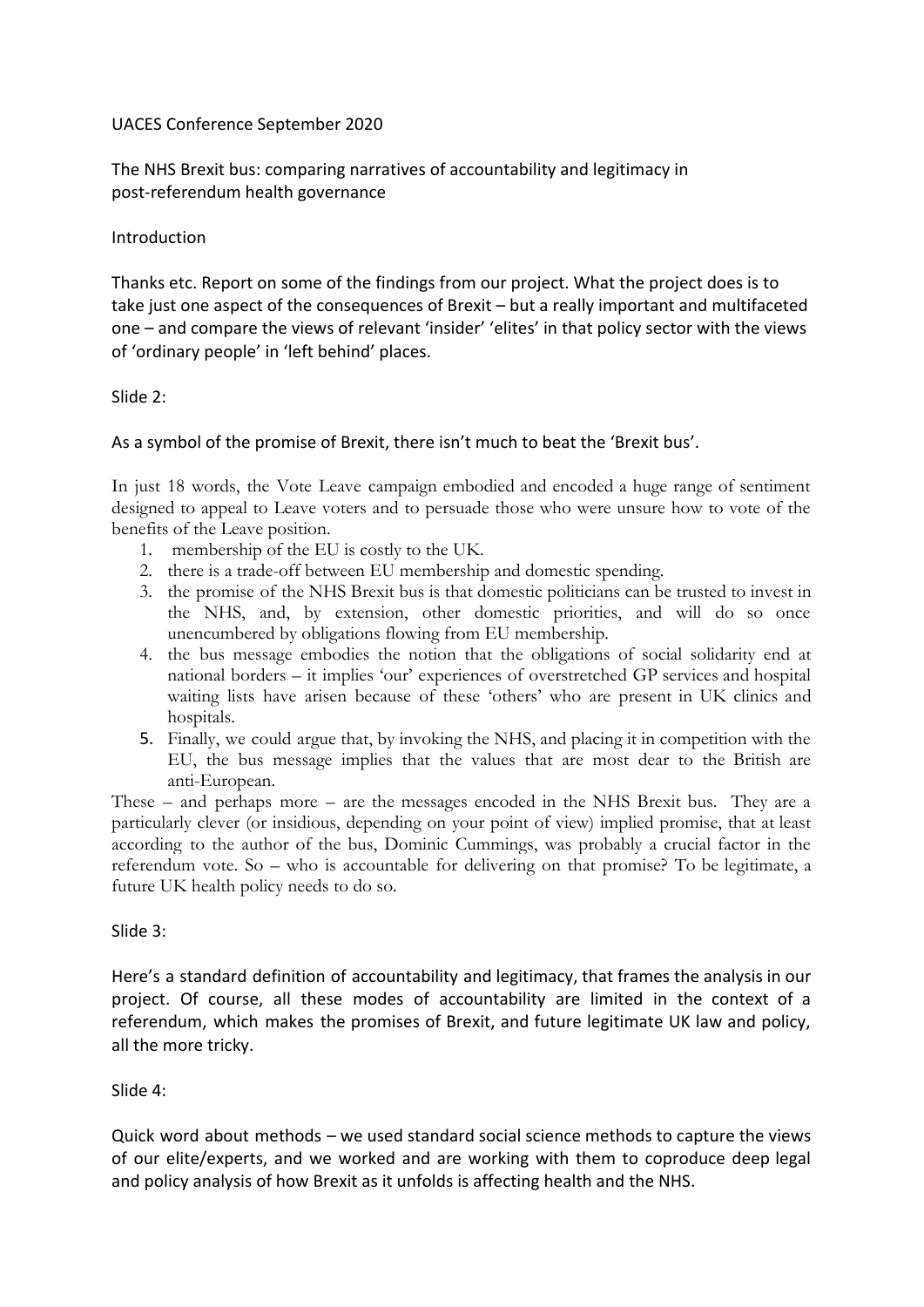But for the 'non-elite', 'left behind' data we used a novel ethnographic method – I can talk more about it in Q&A – but basically it seeks to alleviate some of the known difficulties in getting information from this group of people, but also some of the difficulties of using long-form 'deep' ethnography for a specific focused and time-bound event. We've got a journal article submitted to the British Journal of Political Science which elaborates more.

#### Slide 5

The other thing that is central to our method is metaphor and narrative.

In short, our method is to compare the language used in our different data sources. Metaphor and narratives (which operate as extended metaphors) are central to our approach, as they are replete with information about how people make sense of the world and themselves. Metaphors are not just a matter of pure words: cognitive linguists<sup>1</sup> have shown that human thought processes are largely metaphorical, because thinking about abstract concepts (such as politics or society) is easier if one thinks in terms of more concrete concepts (such as the human body).<sup>2</sup> Metaphors structure our thought, in ways that escape our conscious reasoning, and that conceptual system plays a central role in defining everyday realities.

Metaphors and stories both reveal and obfuscate, enable and constrain. Metaphors operate as framing devices, expressing what is seen as possible and impossible, likely and out of the ordinary. By extension, they are mirrors onto epistemology and ontology.<sup>3</sup>

#### Slide 6

Our elite/expert interviewees repeatedly stressed the lack of detailed and specific governmental understanding of the aspects of health and the NHS in which they are expert. Much of the language used here resonates with ideas of the realms of the unreal and the impossible: 'fantasy', 'unicorns', 'cake-and-eat-it', 'magical thinking'. Some indicates superficiality by references to the difference between 'surface' understandings and the need our interviewees perceive to 'dig down' and 'go deeper'. Others suggest that broad brush understandings of 'the big picture' mean that the particular (for example, specific patients and their needs) get 'lost'.

# Slide 7

<sup>1</sup> G Lakoff & M Johnson, *Metaphors We Live By* (University of Chicago Press, 1980); see also Z Kövecses, *Metaphor: A Practical Introduction* Oxford University Press, 2010).

<sup>2</sup> A Deignan, *Collins Co-Build English Guides 7: Metaphor* (Collins 1995); see also G Lakoff, J Esperson and A Goldberg 1989; G Lakoff, J Esperson A Schwarz 1991, Master Metaphor List [http://araw.mede.uic.edu/~alansz/metaphor/METAPHORLIST.pdf.](http://araw.mede.uic.edu/~alansz/metaphor/METAPHORLIST.pdf)

<sup>3</sup> Goffman, E (1974) *Frame Analysis: An Essay on the Organisation of Experience* (Cambridge MA: Harvard University Press); Rein, M, and Schön, D (1977) 'Problem Setting in Policy Research' in C Weiss (ed) *Using Social Research in Public Policy Making* (Lexington MA: Lexington Books); Sammut, G, Andreuoli, E, Gaskeil, G, Valsiner, J (2015) *The Cambridge Handbook of Social Representations* (Cambridge: Cambridge University Press); LeBaron, M (2016) 'Is the Blush off the Rose? Legal Education Metaphors in a Changing World' 43 *Journal of Law and Society* 144-165,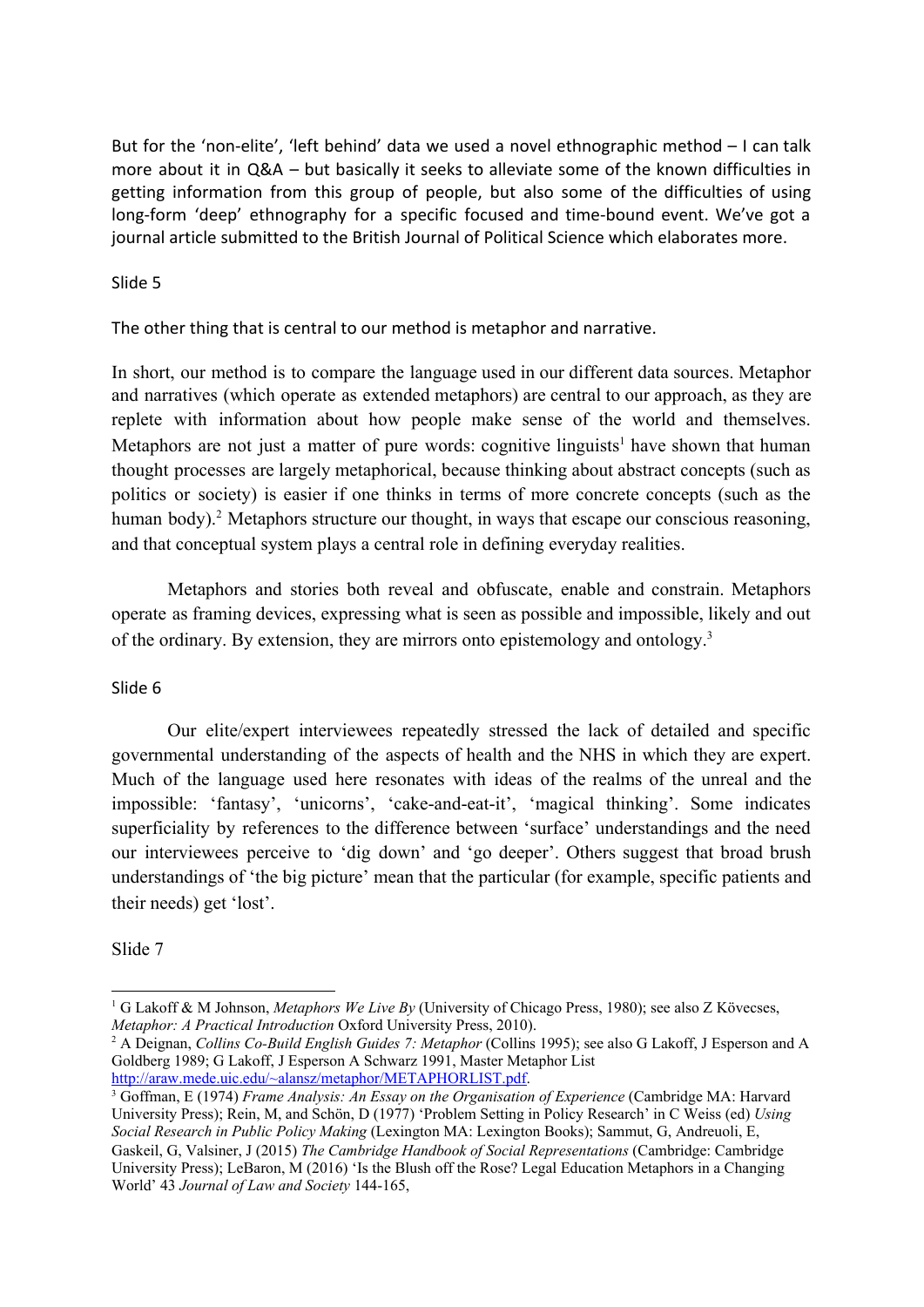Relatedly, our interview data includes language that suggests infantilization - both of the health professional and expert community by the government; and to the effect that the government is behaving in an infantile manner. These expressions are sometimes used in combination with language resonating with the unreal: the phrase 'fairy tales' appears several times in the transcripts. Likewise, 'the idea that we're going to come out of free movement but somehow can keep all the jelly babies that were attached to it'; 'like some kid going "you can't see me"'; 'dragged kicking and screaming' are narrative figures of speech that suggest that the government is behaving like a toddler, with all the irrationality that implies. Indeed one interviewee describes the government's Brexit analyses as 'an almost childlike summary of the issues'. Our interviewees also describe some MPs as being irresponsibly childlike: 'putting the whole thing [Brexit and its impacts on health] into the "too difficult box"'.

At the same time, the government's response to scrutiny by the health professional community is described as patronising ('just warm words') and dismissive ('blank faces'). There is a strong sense from these metaphors that parliamentary scrutiny of government action, and the ways in which stakeholders such as health professionals can hold government to account through ordinary parliamentary processes, is entirely deficient in the context of Brexit and its impact on health and the NHS. And, further, we can discern from the silences on this matter in the interview data, there is no sense that law or legal modes of accountability could, or even should, make matters different.

## Slide 8

Metaphors and narrative tropes used in our 'elite' data resonate with those in other legal and elite discourses (like Brexit litigation eg Miller/Cherry/McCord etc:

- justify, rationalize and make sense of UK's political constitution
- decentre courts and the law

And their practical effect: render government and other holders of public office unaccountable for the implied promise on the NHS Brexit bus

#### Slide 9

By contrast, our conversations in 'left behind places' suggested a belief in law and accountability. To be sure, some conversations suggested political ('don't vote them in') or moral accountability ('shame on him'), and others said that politicians could not be held to account or that they did not know how.

# Slide 10

But a stronger theme in our conversations was *legal* accountability. There should be 'a law to remove Johnson', we heard; or Johnson should 'be arrested', be 'taken to court', 'prosecuted', 'sent to jail', and we should 'get a top lawyer on him'. Some thought of criminal liability, such as for fraud; others of civil liability, such as a wage deduction, compensation for false or misleading advertising, or insurance payment; and some resonated